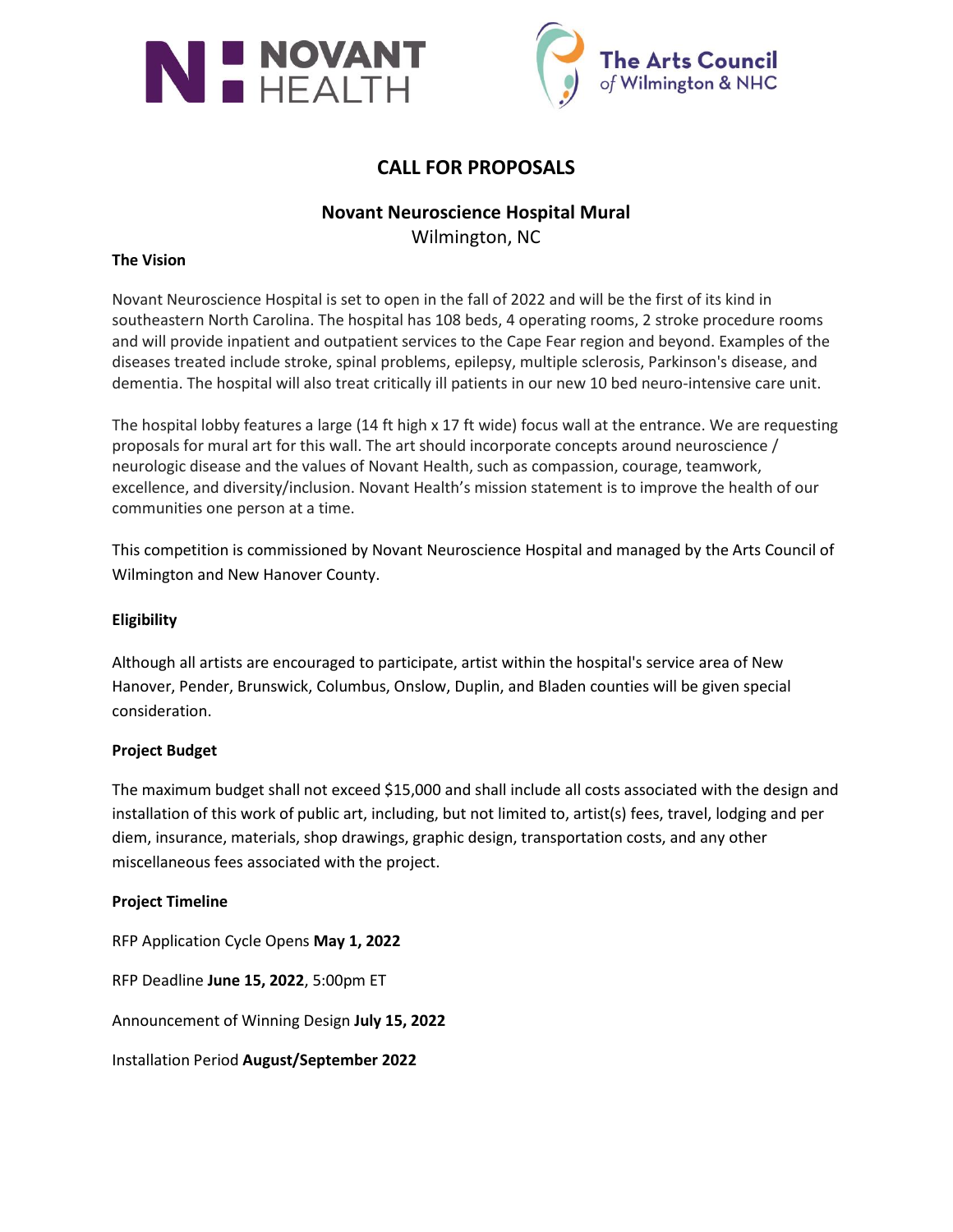Application Package must Include:

**Statement of Interest:** Explain why you (or your team) are interested in this project. Explain why you would be a good candidate and how your experience will inform how you respond to the themes and goals of the project.

**Artist Resume(s):** Resumes should reflect artistic experience. Teams must include resumes for all artists. No more than one (1) page per resume.

**Previous Work:** Submit up to ten (10) jpeg images of existing artwork that demonstrates an ability to complete a project of this style and scope. Applicants may provide more than one photo of an individual artwork (showing different angles or details). If applying as an artist team, identify all artists of the work.

**Team Responsibilities:** Clearly identify the responsibilities of each team member. Only applicable to artist team submissions and not individual artist submissions.

**Concept Design:** Submit up to 10 digital images of the artist's renderings. Images should be submitted in JPEG format with high (300 dpi) resolutions. This initial concept design should reflect the overall theme in the design aesthetic the artist or artist team would like to submit.

**Conceptual Statement:** Each concept should be accompanied by a brief description detailing how the artist or artist team will be incorporating the theme and how the artist or artist team would like the public to interpret the design.

**Submission Information:** The preceding application package, and all attachments, should be submitted by email to [info@artswilmington.org,](mailto:info@artswilmington.org) using the subject line **NOVANT**.

# **Proposal Evaluation**

The following criteria will be used to evaluate proposals:

- Submittal of all required proposal materials as outlined in this RFP
- Originality of artwork
- Representation of Novant Neuroscience Hospital
- Feasibility of the project

#### **Selection Committee**

The Selection Committee shall consist of a panel of stakeholders, including representatives from Novant Neuroscience and the Arts Council of Wilmington & NHC and their designees.

In the event the Selection Committee deems no submission meets the requirements set forth in this document, they reserve the right to reject all submissions and not move forward with the project.